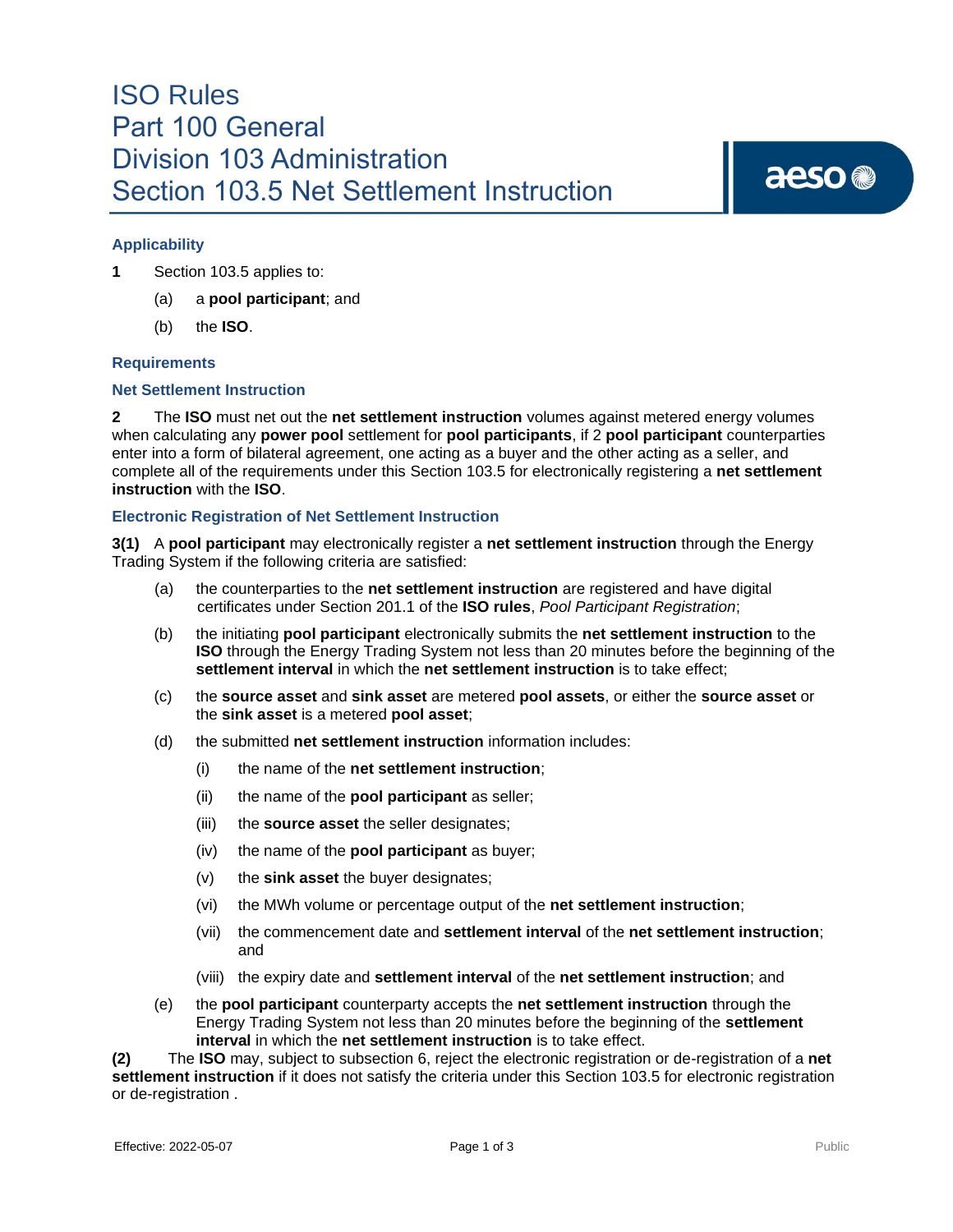## ISO Rules Part 100 General Division 103 Administration Section 103.5 Net Settlement Instruction



### **Request for De-registration of a Net Settlement Instruction**

**4(1)** Either of the **pool participant** counterparties may request to de-register the **net settlement instruction** in subsection 3(1) by delivering a written request to the **ISO** which:

- (a) the **ISO** receives:
	- (i) no less than 3 **business days** prior to the requested date for de-registration, if the **pool participant** counterparties currently have adequate **financial security** in place for their **financial obligations** post de-registration, or
	- (ii) no less than 15 **business days** prior to the requested date for de-registration, if the **pool participant** counterparties currently do not have adequate **financial security** in place for their **financial obligations** post de-registration; and
- (b) includes the following information:
	- (i) a statement that the **net settlement instruction** is to be de-registered;
	- (ii) the **net settlement instruction** registration number;
	- (iii) the name of the **pool participant** as seller;
	- (iv) the designated **source asset**;
	- (v) the name of the **pool participant** as buyer;
	- (vi) the designated **sink asset**; and
	- (vii) the desired effective date and **settlement interval** for which the de-registration is to take effect.

**(2)** The **ISO** must de-register any **net settlement instruction** that is the subject of the request, on the effective date specified in the request, if

the **ISO** receives a request that complies with the requirements of subsection 4(1).

**(3)** A **pool participant** must register a new **net settlement instruction** replacing the one requested for de-registration if the initiating **pool participant** submits a new **net settlement instruction** in accordance with this Section 103.5 and the non-initiating counterparty, through the Energy Trading System, accepts the new **net settlement instruction**.

**(4)** The **ISO** must notify the non-requesting **pool participant** counterparty, no later than the close of business on the 1st **business day** after receiving the de-registration request under subsection 4(1), that the **net settlement instruction** is being de-registered in accordance with this subsection 4.

### **Mandatory De-registration of a Net Settlement Instruction**

**5(1)** A **pool participant** must provide notice to the **ISO** to de-register a **net settlement instruction** if there is:

- (a) a change in the registered **pool participant** for any **pool asset** that is the subject of the **net settlement instruction**; or
- (b) a voluntary termination of the registration of the **pool participant** under subsection 9 of Section 201.1 of the **ISO rules**, *Pool Participant Registration*.

**(2)** The **pool participant** must provide notice to the **ISO** of the de-registration of the **net settlement instruction** at least 3 **business days** in advance of an event referred to in subsection 5(1).